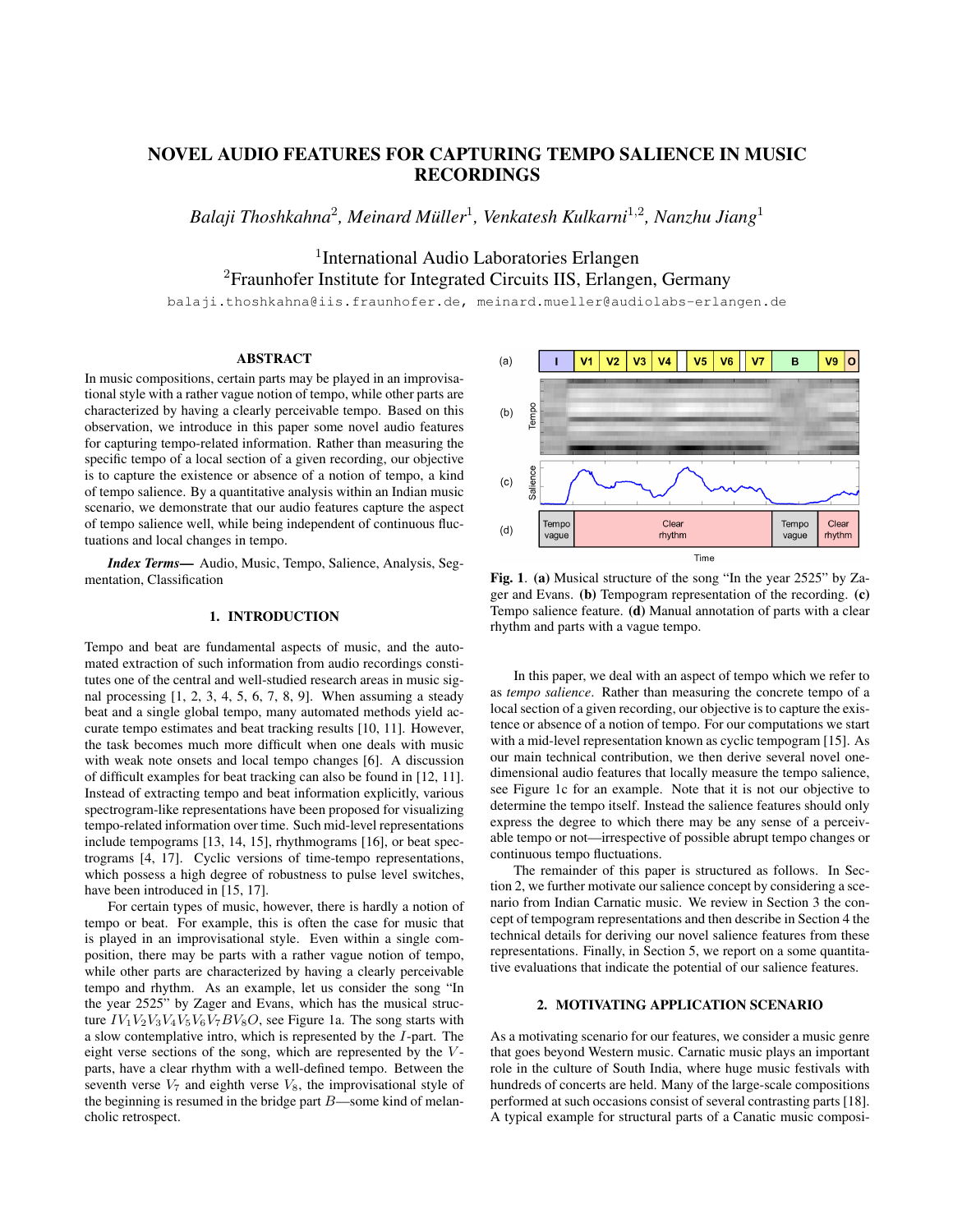

Fig. 2. (a) Typical structure of a Carnatic piece of music. (b) Tempogram representation of an audio recording. (c) Tempo salience feature. (d) Manual annotation of parts with a clear rhythm and parts with a vague tempo.

tion is shown in Figure 2. In an opening improvisational part, called Alapana, the melodic mode (referred to as Raga) that underlies the composition is introduced. The lead artist explores the melodic and tonal material in an improvisational style with no clear rhythm involved. In a second part, called Krithi, a lyrical composition is presented. Unlike the first part, the lead artist is accompanied by percussive instruments that play some predefined rhythmic patterns determined by the Tala (the rhythmic framework underlying the composition). Finally, in a closing part, called Thani-Avarthanam, the percussionists take over and present their virtuosic skills. While exploring the nuances of the underlying Tala, the rhythms presented by the percussionists are often of high speed involving complex and syncopated patterns with many tempo changes.

One important observation is that in improvisational Alapana part there is a very vague notion of rhythm and tempo. In contrast, the Krithi and Thani-Avarthanam parts are of rhythmic nature with a much clearer notion of tempo. While the tempo in the Krithi part stays roughly constant, there may be sudden tempo changes in the Thani-Avarthanam part, in particular between the various solo sections. One main motivation for designing tempo salience features is to find low-dimensional representations that discriminate the first part, the Alapana, from the other two parts, see Figure 2c. Opposed to previously studied features, we want to design features that only capture the salience while being more or less invariant to local tempo fluctuations.

We want to mention that only little work has been done so far on automatically segmenting Carnatic music recordings, even though there is an explosion of available audio material thanks to video sharing websites such as YouTube or Sangeethapriya<sup>1</sup>.

To segment such audio material, Sarala et al. [19] proposed to use applause detection as a form of locating important segments in a concert. Sarala and Murthy [20] extended this work to segment a concert into separate pieces using the applause between two pieces as a cue. Both contributions are based on the assumption that music recordings have been performed in front of a live audience. Ranjani and Sreenivas [21] used various features followed by a hierarchical classification method to label the pieces in a concert into Alapana,

Thanam, Krithi, Viruttham, and Thillana. In this context, we hope that our tempo salience features are a valuable extension to existing audio features (MFFCs, spectral features, chroma features etc.) as often used in automated segmentation and classification procedures.

## 3. CYCLIC TEMPOGRAM FEATURES

Our salience features are built on a mid-level representation referred to as *cyclic tempogram*. In this section, following [15], we review this concept while introducing some notation. Similar to the idea of a spectrogram, a *tempogram*  $T : \mathbb{R} \times \mathbb{R}_{>0} \to \mathbb{R}_{>0}$  is a timetempo representation of a given music signal. A large value  $\mathcal{T}(t, \tau)$ indicates that the music signal has at time  $t \in \mathbb{R}$  (measured in seconds) a dominating tempo  $\tau \in \mathbb{R}_{>0}$  (measured in beats per minute or BPM). To increase the robustness while drastically reduce the dimensionality, one can convert a tempogram into a cyclic mid-level representation, where tempi differing by a power of two are identified. More precisely, two tempi  $\tau_1$  and  $\tau_2$  are said to be *octave equivalent*, if they are related by  $\tau_1 = 2^k \tau_2$  for some  $k \in \mathbb{Z}$ . For a given tempo parameter  $\tau$ , the resulting tempo equivalence class is denoted by  $[\tau]$ . The *cyclic tempogram* C induced by  $\tau$  is defined by

$$
\mathcal{C}(t,[\tau]) := \sum_{\alpha \in [\tau]} \mathcal{T}(t,\alpha). \tag{1}
$$

Note that the tempo equivalence classes topologically correspond to a circle. Fixing a reference tempo  $\rho$  (e.g.,  $\rho = 60$  BPM), the cyclic tempogram can be represented by a mapping  $C_\rho : \mathbb{R} \times \mathbb{R}_{>0} \to \mathbb{R}_{\geq 0}$ defined by

$$
\mathcal{C}_{\rho}(t,s) := \mathcal{C}(t,[s \cdot \rho]),\tag{2}
$$

for  $t \in \mathbb{R}$  and  $s \in \mathbb{R}_{>0}$ . Note that  $\mathcal{C}_{\rho}(t, s) = \mathcal{C}_{\rho}(t, 2^{k} s)$  for  $k \in \mathbb{Z}$ and  $\mathcal{C}_\rho$  is completely determined by its relative tempo values  $s \in \mathcal{C}$ [1, 2). An example for a cyclic tempogram is shown in Figure 3a.

So far we have assumed that the time and tempo parameters are continuous. In practice, one computes a cyclic tempogram only for a finite number of time points  $t$  and a finite number of relative tempo parameters  $s$ . In the following, let  $N$  be the number of time points (corresponding to frames) and  $M$  the number of considered scaling parameters (logarithmically spaced on the tempo axis). By abuse of notation, let  $\mathcal{C}_{\rho}(n,m)$  denote the values of the cyclic tempogram for discrete time parameters  $n \in [0:N-1]$  and relative tempo parameters  $m \in [0 : M - 1]$ , see [15] for details.

There are different ways for computing tempograms and its cyclic versions. In the following, we use a cyclic tempogram computed from an autocorrelation tempogram as described in [15, 7]. There are three main parameters, which specify the length  $L$  (measured in seconds) of the analysis window used in the local autocorrelation, a hop size parameter that determines the final feature rate  $F_s$  (measured in Hertz) of the tempogram, and the number M of relative tempo parameters that determines the dimension of the feature vectors. In our setting, using  $L = 16$  sec,  $F_s = 5$  Hz, and  $M = 15$  turned out to be a reasonable setting in the experiments, which are further discussed in Section 5.

#### 4. SALIENCE FEATURES

In this section, we introduce our novel salience features based on the tempogram features. Recall from Section 2 that the improvisational Alapana part of a Carnatic composition tends to have no strong notion of tempo, opposed to the Krithi and Thani-Avarthanam parts. This observation is reflected well by the cyclic tempogram of the example shown in Figure 3a. In the Alapana part, the tempogram looks rather diffuse having no single large coefficient that would indicate

<sup>&</sup>lt;sup>1</sup>A non-commercial service specialized for the exchange of Indian Classical Music, see http://www.sangeethapriya.org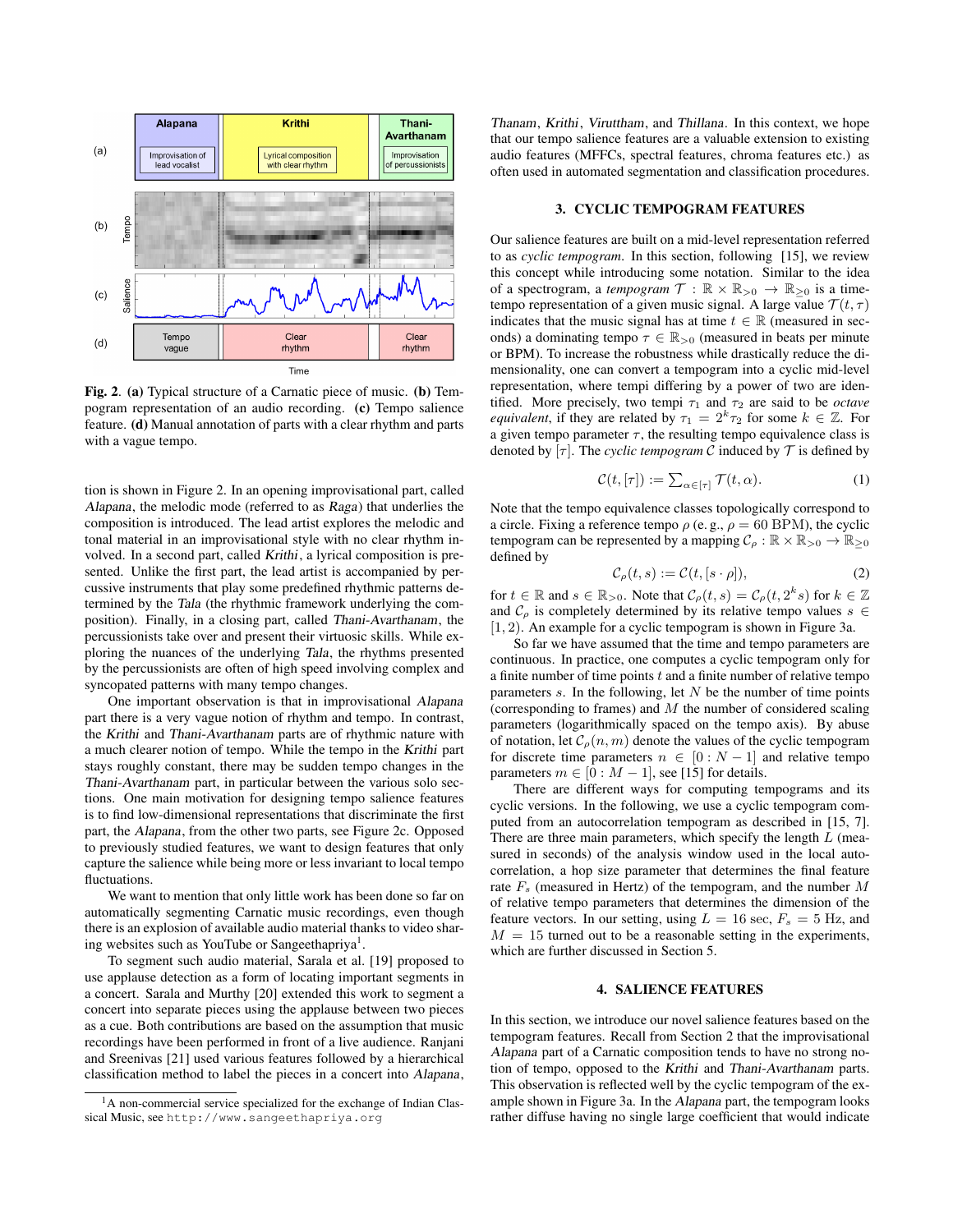

Fig. 3. (a) Discrete version of a normalized cyclic tempogram representation based on an autocorrelation tempogram using the parameters  $L = 16$  sec,  $F_s = 5$  Hz, and  $M = 15$ . (b) Entropy feature  $\mathcal{H}(X)$ . (c) Feature  $f^{\mathcal{H}}_{\lambda}$  with  $\lambda = 1$  (blue) and  $\lambda = 100$  corresponding to 20 sec (red). (d) Feature  $f_{\lambda}^{\mathcal{M}}$  with  $\lambda = 1$  (blue) and  $\lambda = 100$ (red). (e) Feature  $f_{\tau,\lambda}^{\mathcal{I}}$  with  $\tau = 0$  and  $\lambda = 1$  (blue, size of binary values reduced for visibility reasons) and  $\lambda = 100$  (red). (f)  $f_{\tau,\lambda}^{\mathcal{I}}$ with  $\tau = 1$ . (g) Manual segmentation of the recording. The white areas indicate transition regions (often pauses, sometimes used for tuning the instruments) between the respective parts.

the presence of a specific tempo. In contrast, most of the tempo vectors that belong to the Krithi and Thani-Avarthanam parts possess a dominating entry. Furthermore one can notice that the tempo class of the dominating entry may vary over time, which reflects the fact that the tempo is changing.

It is our objective to capture the property of having a dominating tempo regardless of the specific value of the tempo or a possible change in tempo. In the following, we refer to this property as *tempo salience*. We now describe several kinds of salience features derived from a tempogram representation.

A first idea is to apply the concept of *entropy*, which is usually used to express the uncertainty when predicting the value of a random variable. For a probability vector  $p = (p_0, \ldots, p_{M-1})^T \in$  $\mathbb{R}^M$ , the (normalized) entropy is defined by

$$
\mathcal{H}(p) = -\left(\sum_{m=0}^{M-1} p_m \log_2(p_m)\right) / \log_2(M),\tag{3}
$$

which assumes a maximal value of one if the vector  $p$  corresponds to a uniform distribution and a minimal value of zero if the vector  $p$  corresponds to a dirac distribution. In our scenario, we normalize the columns of the cyclic tempogram  $C_{\rho} \in \mathbb{R}^{N \times M}$  with regard to the Manhattan norm to obtain a matrix  $X \in [0,1]^{N \times M}$ . Then, each column  $X[n] \in \mathbb{R}^M$ ,  $n \in [0:N-1]$ , of X can be interpreted as a probability vector. Applying the entropy to each column, we obtain the sequence

$$
\mathcal{H}(X) := (\mathcal{H}(X[0]), \dots, \mathcal{H}(X[N-1])) \tag{4}
$$

of numbers  $\mathcal{H}(X[n]) \in [0,1]$ , see Figure 3b for an example. As a measure of salience (rather than one of uncertainty), we consider 1−  $H(X)$ . Further smoothing this sequence by applying an averaging filter of some length  $\lambda \in \mathbb{N}$  yields our first feature that we refer to as  $f^{\mathcal{H}}_{\lambda}$ . As demonstrated by Figure 3c, this feature has the desired property of being close to zero in the Alapana part and much larger in the other parts, see Section 5 for a more detailed investigation.

As an alternative to the entropy, one may also look at the difference of the maximum value and the median value of a probability vector. This yields a number

$$
\mathcal{M}(p) := \max\{p_0, \dots, p_{M-1}\} - \text{median}\{p_0, \dots, p_{M-1}\} \quad (5)
$$

in the interval  $[0, 1]$ , which assumes the value 0 in the case that p is a uniform distribution and the value 1 if  $p$  is dirac distribution. Applying  $M$  to each column of  $X$  gives us an indication of tempo distribution. By smoothing the resulting sequence with an averaging filter of length  $\lambda \in \mathbb{N}$  yields our second feature we refer to  $f_{\lambda}^{\mathcal{M}}$ . As illustrated by Figure 3d, this feature behaves similarly to  $f^{\mathcal{H}}_{\lambda}$ .

Next, we introduce a conceptually different salience feature, which measures a kind of density of abrupt and significant tempo changes. To this end, we first compute the maximizing tempo index for each column of  $X$ :

$$
m^{\max}(n) := \operatorname{argmax}_{m \in [0:M-1]} (X(n,m)). \tag{6}
$$

Then the idea is to look at differences of the resulting sequence of tempo indices over subsequent time frames. However, when computing these differences, one needs to take into account that we are dealing with *cyclic* tempogram features. Therefore, we define a cyclic distance by setting

$$
d^{\text{cyc}}(m_1, m_2) := \min\left\{ |m_1 - m_2|, M - |m_1 - m_2| \right\} \quad (7)
$$

for  $m_1, m_2 \in [0 : M - 1]$ . Based on this definition, we define

$$
\mathcal{I}(n) := d^{\text{cyc}}(m^{\max}(n), m^{\max}(n-1))
$$
 (8)

for  $n \in [1 : N - 1]$ . Intuitively, any value  $\mathcal{I}(n) > 0$  expresses that there has been a tempo change at time  $n$ . Smooth tempo changes and small local tempo fluctuations (see, e. g., the Krithi part in the tempogram of Figure 3a) may result in a value  $\mathcal{I}(n) = 1$ . Therefore, being interested in measuring abrupt tempo changes rather than small deviations, we introduce a tolerance parameter  $\tau \in \mathbb{N}_0$  and define the feature  $f_{\tau}^{\mathcal{I}}$  by setting

$$
f_{\tau}^{\mathcal{I}}(n) := \begin{cases} 0 & \text{if } \mathcal{I}(n) \leq \tau, \\ 1 & \text{if } \mathcal{I}(n) > \tau. \end{cases}
$$
 (9)

As before, applying an averaging filter of length  $\lambda \in \mathbb{N}$  yields a feature we refer to as  $f_{\tau,\lambda}^{\mathcal{I}}$ . These definitions are illustrated by Figure 3e, which shows the binary feature  $f_{\tau}^{\mathcal{I}}$  for  $\tau = 0$  and its averaged version  $f_{\tau,\lambda}^{\mathcal{I}}$  using  $\lambda$  corresponding to 20 sec. Note that, for illustration purposes, we scaled down the features by a factor of 20 (blue bars in Figure 3e,f). One important observation is that this density feature tends to assume large values in sections with a diffuse tempo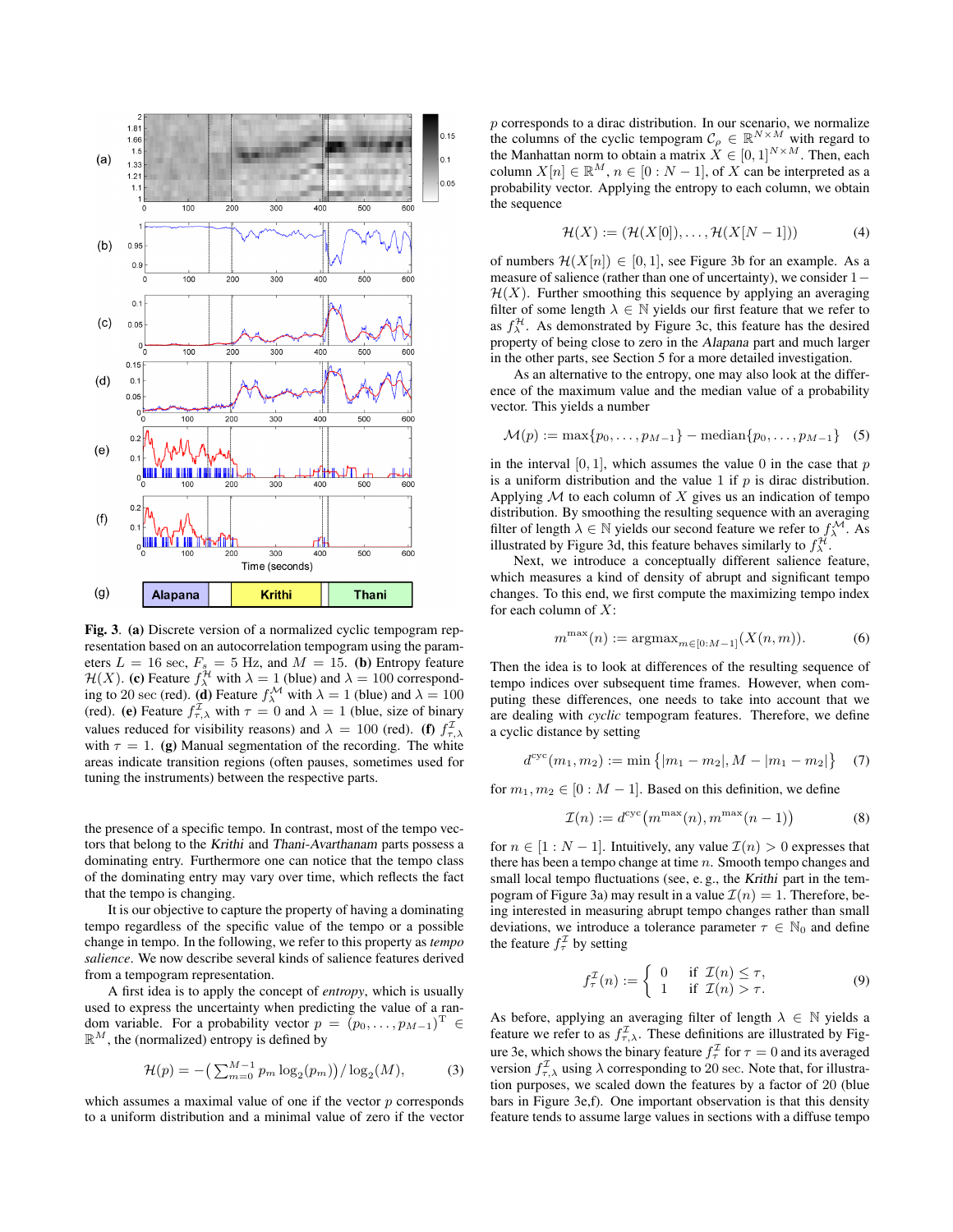(such as in the Alapana part). In such noise-like sections, the maximizing index randomly jumps from frame to frame, which results in many non-positive values of *I*. Using a tolerance parameter  $\tau = 1$ results in the features shown in Figure 3f. In this case, smooth tempo changes as occurring in the Krithi and Thani-Avarthanam parts do not contribute to the density feature.

## 5. EVALUATION

In this section, we report on a quantitative evaluation of our tempo salience features within the Carnatic music scenario. In our experiments, we used music recordings of good audio quality from the Sangeethapriya website<sup>2</sup>. In total, our dataset consists of 15 main pieces from various Carnatic concerts with an overall duration of more than 15 hours. We manually annotated the music recordings and determined the segment boundaries for the Alapana, Krithi and Thani-Avarthanam parts. For reproducibility, the available links to the audio material, which has been published by Sangeethapriya under a creative common license, as well as the annotations can be found on a website<sup>3</sup>.

Based on this annotation, we computed some statistics to investigate how well the three different musical parts are characterized by our tempo salience features. To this end, we first computed for each audio file cyclic tempogram representations<sup>4</sup>. Based on these representations, we computed the salience features as introduced in Section 4. Then, for each of the features, we computed the average feature value and its variance for each of the three parts separately. These values, in turn, were averaged over the 15 different pieces. As a result, we obtained for each salience feature and each part a mean  $\overline{\mu}$  and a standard deviation  $\overline{\sigma}$ . These results are shown in Figure 4. Note that, rather than the absolute values, the relative relation between the values across the three different parts are of interest. <sup>5</sup>

First, let us have a look at the statistics for the features  $f^{\mathcal{H}}_{\lambda}$  and  $f^{\mathcal{M}}_{\lambda}$ . As can be seen from Figure 4, the mean statistics of  $f^{\mathcal{H}}_{\lambda}$  assume a value of 0.0031 for the Alapana part, which is roughly ten times smaller than the value 0.0314 for the Krithi part and the value 0.0238 for the Thani-Avarthanam part. Also, the standard deviation  $\overline{\sigma}$  for  $f_{\lambda}^{\mathcal{H}}$  shows a similar trend: it assumes the value 0.0021 for the Alapana part, which is much lower than the value 0.0168 for the Krithi and the value 0.0184 for the Thani-Avarthanam part. Recall from Section 4 that the feature  $f_{\lambda}^{\mathcal{H}}$  measures the column-wise entropy of a normalized tempogram. Therefore, a low value of  $f^{\mathcal{H}}_{\lambda}$ indicates a flat distribution (no clear notion of a tempo), whereas a high value indicates a dirac-like distribution (the presence of a dominating tempo value). The average values of  $f_{\lambda}^{\mathcal{H}}$  in the three parts exactly reflect the musical property that there is no sense of tempo in the Alapana part, whereas there is a clearly perceivable tempo (either constant or changing) in the other two parts. For the feature  $f^{\mathcal{M}}_{\lambda}$ , one can observe similar trends as for  $f_{\lambda}^{\mathcal{H}}$ . Both features are suitable for discriminating the Alapana part from the other two parts.

Next, we examine the behavior of the features  $f_{0,\lambda}^{\mathcal{I}}$  and  $f_{1,\lambda}^{\mathcal{I}}$ . As

<sup>3</sup>www.audiolabs-erlangen.de/resources/MIR/2015\_ ICASSP\_CarnaticMusic



Fig. 4. Mean  $\overline{\mu}$  (red line) and standard deviation  $\overline{\sigma}$  (blue box) of various salience features shown for the three different parts Alapana  $(A)$ , Krithi  $(K)$ , and Thani-Avarthanam  $(T)$ .

shown by Figure 4, these features also assume quite different values in the Alapana part compared to the other two parts. However, this time the features assume comparatively high values in the Alapana part. For example, the mean of  $f_{0,\lambda}^{\mathcal{I}}$  is 0.1061 for the Alapana part, which is much higher than the mean value 0.0245 for Krithi and 0.0348 for Thani-Avarthanam part. The relative differences between the parts become even larger for the mean values of the feature  $f_{1,\lambda}^{\mathcal{I}}$ . Recall from Section 4 that the features  $f_{0,\lambda}^{\mathcal{I}}$  and  $f_{1,\lambda}^{\mathcal{I}}$  measure some kind of density for tempo changes by considering differences of maximizing bin indices between subsequent frames. Since the tempogram in the Alapana part is rather diffuse, the maximizing entries are unstable leading to more or less random jumps when considering subsequent frames. This results in large values of  $f_{0,\lambda}^{\mathcal{I}}$  and  $f_{1,\lambda}^{\mathcal{I}}$ . In contrast, there usually exists a dominating tempo in the Krithi and Thani-Avarthanam part for most of the frames, which results in a more or less constant sequence when considering maximizing bin indices in the columns of the tempogram. Small tempo fluctuations may lead to bin differences of plus or minus one, which are filtered out when considering the feature  $f_{1,\lambda}^{\mathcal{I}}$ . As a result, only occasional index jumps due to abrupt and significant tempo changes are captured by this feature. Since such tempo changes are rare in the Krithi and Thani-Avarthanam part, the overall mean values are small compared to the Alapana part. Interestingly, the mean and standard deviations of Figure 4 also indicate that abrupt tempo changes seem to occur more often in the final Thani-Avarthanam part compared to the Krithi part.

## 6. CONCLUSIONS

In this paper, we have introduced several novel audio features that capture a musical property we referred to as tempo salience. By means of the Carnatic music scenario, we demonstrated that these features reflect well whether there is a notion of a clear tempo or not. Besides their discriminative power, our salience features also have the benefit of having a low dimensionality and of possessing a direct musical interpretation. Therefore, we expect that such features are a valuable extension to existing audio features that correlate to other types of information such as instrumentation, timbre, or harmony. In future work, we plan to apply our salience feature for various audio analysis, classification and segmentation tasks including Indian music and beyond.

Acknowledgments: This work has been supported by the German Research Foundation (DFG MU 2686/5-1). The International Audio Laboratories Erlangen are a joint institution of the Friedrich-Alexander-Universität Erlangen-Nürnberg (FAU) and the Fraunhofer-Institut für Integrierte Schaltungen (IIS).

<sup>2</sup>http://www.sangeethapriya.org

<sup>&</sup>lt;sup>4</sup>For the computation we used the MATLAB implementations supplied by the *Tempogram Toolbox*, see [22].

<sup>5</sup>Additionally, to show that the discrimination between the rhythmic Krithi/Tani parts and the non-rhythmic Alapana part is statistically significant, we performed a one-way ANOVA (Analysis of Variance) test [23]. We obtained *p*-values of 0.0034 and 0.0098 for the features  $f_{\lambda}^{\mathcal{H}}$  and  $f_{\lambda}^{\mathcal{M}}$ , respectively. Furthermore, we obtained very low  $p$ -values below  $0.00001$  for the features  $f_{0,\lambda}^{\mathcal{I}}$  and  $f_{1,\lambda}^{\mathcal{I}}$ .